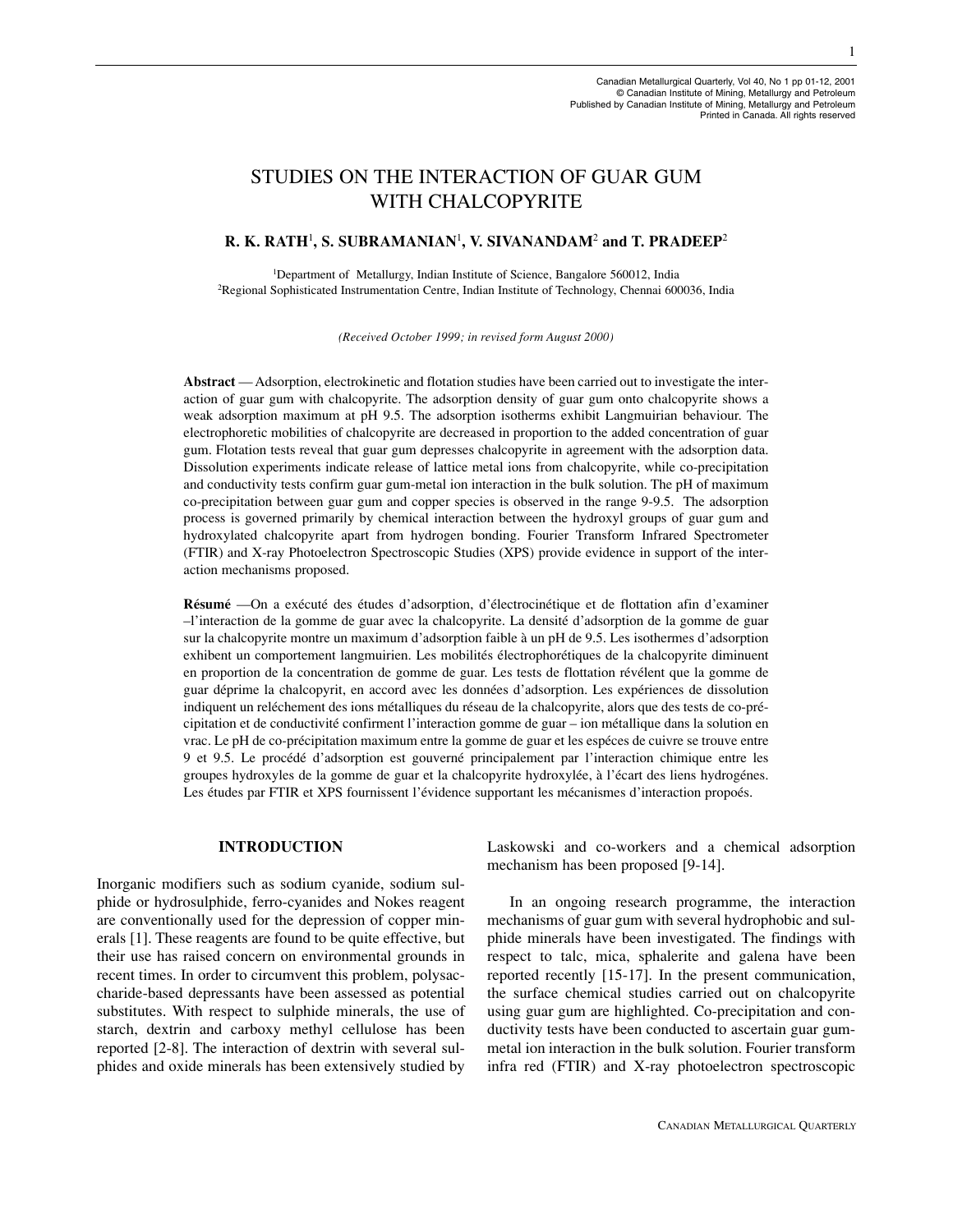(XPS) studies have been carried out to characterise the adsorbed species.

## **EXPERIMENTAL**

#### *Materials*

Chalcopyrite was obtained from Ward's Natural Science Establishment Inc., U.S.A. for this study. Mineralogical and X-ray powder diffraction data indicated that the sample was of high purity. The samples were dry ground using a porcelain ball mill and then dry screened through 150, 75, 53 and 37 µm British Standard Sieves (BSS) and stored in sealed polythene containers. The  $-53$  and  $-37 \mu m$  size fractions were used for the adsorption and electrokinetic studies, while the  $(-150+75)$  µm fraction was used for the flotation tests. The BET nitrogen specific surface areas of the –53 and 37 µm size fractions of chalcopyrite were found to be 0.79 and 1.41  $\text{m}^2/\text{g}$ .

The sample of guar gum used in the study was obtained from s.d.Fine-Chem Ltd., Bombay, India. The molecular weight of guar gum was determined by High Performance Liquid Chromatography to be  $4.22 \times 10^6$ . The guar gum solution was prepared fresh each day by dispersing a known weight in cold distilled water and then dissolving it in boiling distilled water. A schematic diagram of the typical structure of guar gum is shown in Figure 1.

Potassium nitrate was used to maintain the ionic strength and nitric acid or potassium hydroxide was used as a pH modifier. All the reagents used in this study were of analytical reagent grade. Deionised, double distilled water with a final conductivity of  $\langle 1.5 \mu$ ohm<sup>-1</sup> was used for all tests.

#### **METHODS**

#### *Adsorption Studies*

For the adsorption tests, 0.5 g of mineral powder was taken and pulped to 50 ml after the addition of desired amounts of  $10<sup>2</sup>M$  KNO<sub>3</sub> and guar gum solution of known concentration and pH in 250 ml Erlenmeyer flasks. The suspension was agitated for a given period of time using a Remi Orbital Shaking Incubator at 250 rpm and 25 °C. After equilibration, the slurry pH was again recorded. The suspension was then centrifuged at 5000 rpm for 10 minutes using a Remi Laboratory Centrifuge R8C. The supernatant solution was further filtered through a Whatman 42 filter paper and the clear solution was then analysed to determine the equilibrium concentration of guar gum using a Shimadzu UV-260 Spectrophotometer as per the method suggested by Dubois *et al.* [18].



Fig. 1. Schematic diagram of the structure of guar gum.

#### *Electrokinetic Measurements*

Electrophoretic mobility measurements were carried out on chalcopyrite using a model 3.0 Zeta meter (Zetameter Inc., U.S.A.) with bright molybdenum anode and platinum cathode electrodes. Potassium nitrate was used to maintain the ionic strength at  $10^{-3}$ M. 0.2 g/l mineral suspension was conditioned at a particular pH for one hour at room temperature  $(27 \text{ °C})$ , both in the absence and presence of guar gum, before making the measurements.

## *Dissolution Tests*

Dissolution of chalcopyrite was studied as a function of pH, both in the absence and presence of guar gum, by taking 1g of –37 micron fraction of the mineral in 100 ml aqueous solution. After agitation for a given period of time and at a desired pH, the suspensions were centrifuged, filtered and analysed for metal ions such as Cu and Fe using a Video 11E model Thermo Jarrell Ash atomic absorption spectrophotometer.

## *Co-precipitation Tests*

Co-precipitation tests were carried out between guar gum and cupric nitrate solution as a function of pH. A known amount of cupric nitrate solution was mixed with the guar gum solution in such a way that the final concentration of cupric nitrate was  $10^{-3}$ M and that of guar gum 80 ppm in 100 ml solution. The desired pH was adjusted by adding either nitric acid or potassium hydroxide solution. After agitation for 30 minutes in an orbital shaker, the solution was centrifuged at 5000 rpm for 10 minutes in a Remi Laboratory Centrifuge R8C. The supernatant was then analysed for copper and iron contents using a Thermo Jarrell Ash atomic absorption spectrophotometer. The guar gum concentration was also determined. In the control experiments, 100 ml solutions containing Cu or Fe ions or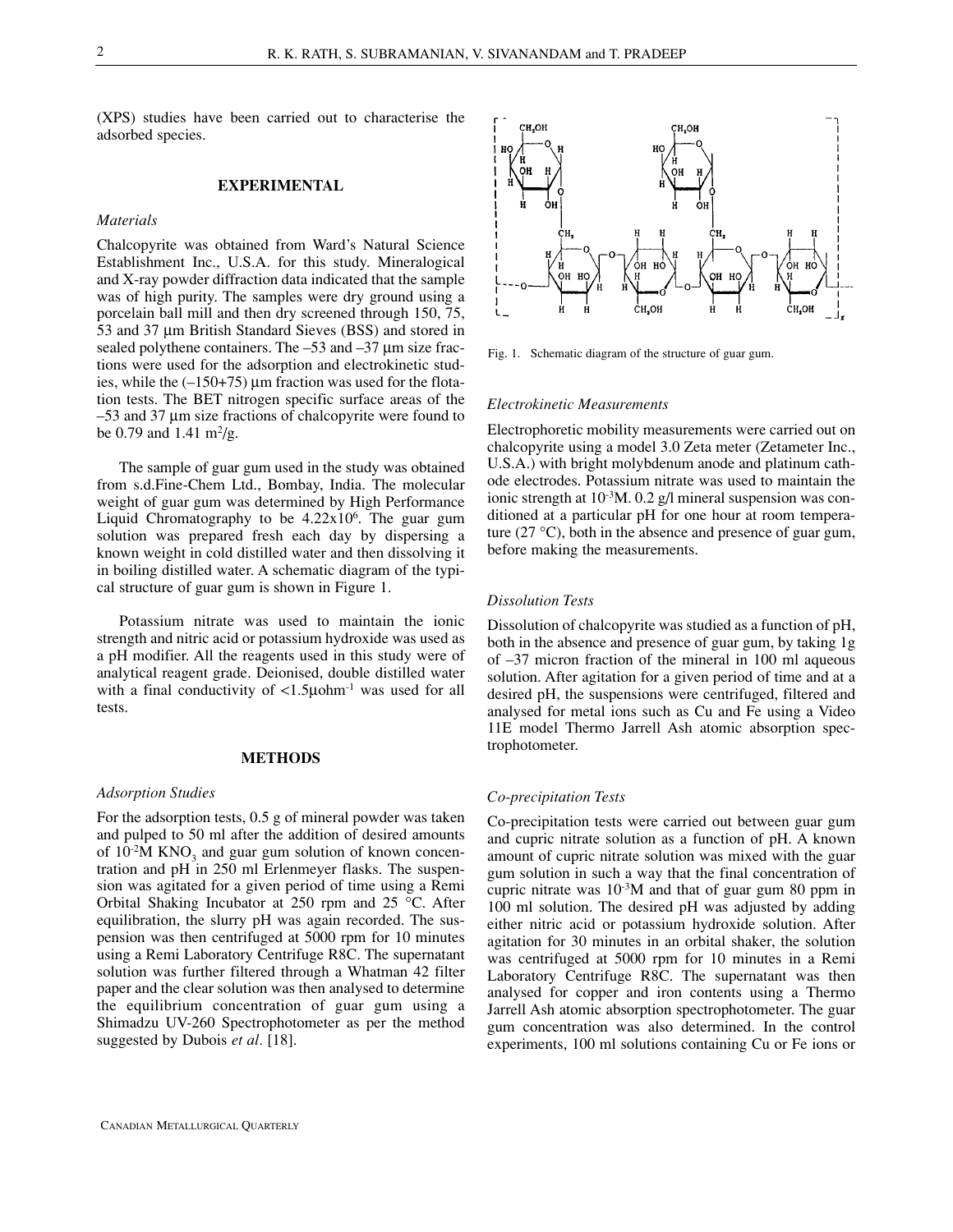guar gum of chosen initial concentration were agitated for 30 minutes as a function of pH and the residual concentrations analysed.

#### *Conductivity Tests*

The specific conductance of 400 ppm guar gum solution was measured as a function of pH in the absence and presence of ferric and cupric ions using a Systronics direct reading digital conductivity meter type 304. All the solutions were prepared using deionised, double distilled water with a specific conductivity  $< 1.5 \text{ \mu}$ ohm<sup>-1</sup>.

#### *Microflotation Tests*

Microflotation tests were performed using a modified Hallimond tube [19]. Potassium ethyl xanthate of  $10^{-3}$ M concentration was used as a collector for chalcopyrite. For these tests,  $1 \text{ g of } (-150+75)$  µm mineral sample was pulped to 200 ml with double distilled water and conditioned with the reagents at a desired pH for 10 minutes using a magnetic stirrer. The sample was then transferred to the Hallimond tube and nitrogen gas was passed at the rate of 100 ml per minute. After flotation for 3 minutes, the concentrate and the tailing fractions were separately filtered, dried and weighed. The recoveries are expressed on a weight basis. In experiments where guar gum was used as a depressant, the suspension was conditioned with it for a further period of 10 minutes at a given pH prior to flotation.

# **SPECTROSCOPIC STUDIES**

### *Procedure for Sample Preparation for FTIR and XPS Studies*

Exactly 0.5 g of mineral sample was treated with 50 ml of guar gum solution at a desired pH and agitated in an orbital shaker for 2 hours. After the agitation, the mineral was separated from the polymer solution by filtration and the solids were rinsed twice to remove the excess guar gum on the surface. The solid was vacuum dried in a desiccator for about 8 hours.

### *FTIR Spectroscopic Studies*

Fourier Transform Infrared spectra of chalcopyrite and the product of interaction between the mineral and guar gum at a particular pH (8.5-9) were recorded using a Nicolet Model 400D Fourier Transform Infrared Spectrometer operating in the 4000-400 cm-1 range. The KBr pellet technique was adopted for recording the spectra. Approximately 2 mg of the desired powder sample was thoroughly mixed with 200 mg of spectroscopic grade KBr and pressed into pellets for recording the spectrum. The FTIR spectrum of copper hydroxide-guar gum was also recorded adopting the same procedure.

#### *X-ray Photoelectron Spectroscopic Studies (XPS)*

The X-ray photoelectron spectra of chalcopyrite as well as the sample containing adsorbed guar gum were recorded using ESCALAB MK-II of M/s V.G. Scientific Ltd. U.K. A vacuum of 10-8 Mbar was maintained during the data collection. Mg (K-alpha) was the target used in this study.

#### **RESULTS AND DISCUSSION**

#### *Adsorption Studies*

Detailed adsorption experiments have been carried out to study the effect of time, pH, guar gum concentration and sample weight on the adsorption density of guar gum onto chalcopyrite.

## *Kinetics*

The adsorption density of guar gum onto chalcopyrite as a function of time is shown in Figure 2. These experiments were carried out at the natural pH of 5.5. It is evident from the figure that the adsorption density reaches its saturation value in about 1 hour. In all further adsorption studies, the time of equilibration was fixed at 2 hours.



Fig. 2. Adsorption density of guar gum onto chalcopyrite as a function of time.

#### *Effect of pH*

The effect of pH on the adsorption density of guar gum onto chalcopyrite is portrayed in Figure 3. The adsorption density marginally increases with an increase of pH up to about 9.5 and thereafter slightly decreases with an increase in pH. A weak adsorption maximum is observed at around pH 9.5. Since chalcopyrite is comprised of both copper and iron sulphide and hydroxylation of both can take place, the adsorption maximum with respect to pH is not as pronounced as that observed with other sulphides [17]. Additionally, it has been reported that copper hydroxide which is expected to form at alkaline pH is metastable and decomposes to the oxide [20], unlike those of the other metal hydroxides. These results are in good agreement with the findings of earlier workers [10].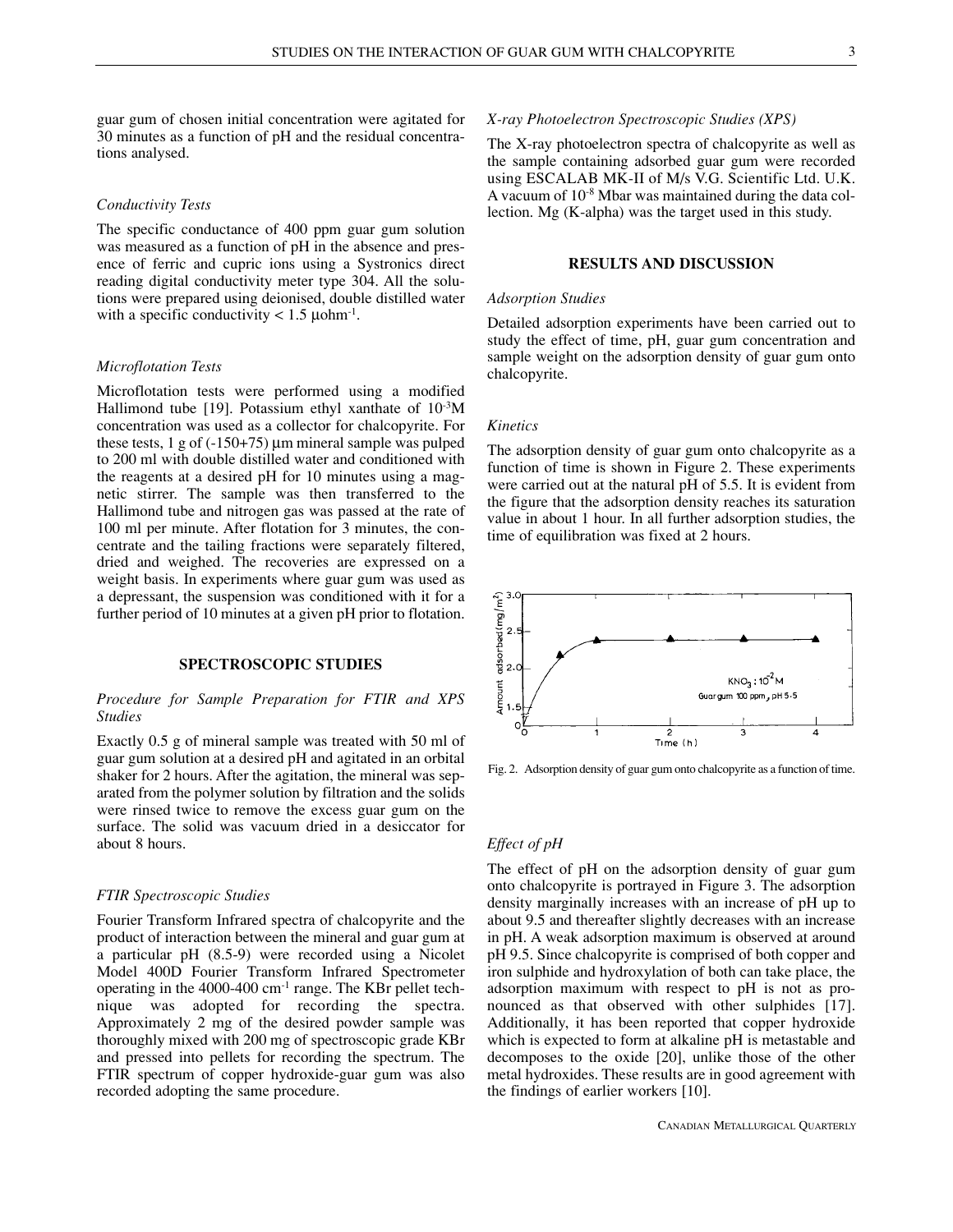

Fig. 3. Effect of pH on the adsorption density of guar gum onto chalcopyrite.

#### *Adsorption Isotherms*

Figure 4 depicts the adsorption isotherms of guar gum onto chalcopyrite. The adsorption density of guar gum increases with an increase in guar gum concentration at both the pH values studied. The adsorption density at pH 8.5 is slightly higher than that at pH 4.8. Both the isotherms for guar gum can be categorised as type L1 of the Giles classification [21]. The isotherms were found to conform to the Langmuir equation. Letting K equal the equilibrium constant for the adsorption reaction, the following relationship can be written

$$
K = exp(-\Delta G^{\circ} / RT) = [m/(m_{o} - m) (D)]
$$
 (1)

where  $\Delta G^{\circ}$  is the free energy of adsorption, R is the gas constant, T is the absolute temperature, m is the equilibrium quantity of guar gum adsorbed,  $m_0$  is the amount adsorbed at saturation and D is equilibrium concentration of guar gum in solution. Using the linear form of Equation 1, a plot of (D)/ m as a function of (D) yielded a straight line from which  $m_0$  and K were evaluated from the slope and intercept, respectively. Considering the monomer molecu-



lar weight of guar gum as 162 (for  $C_6 H_{10}O_5$ ), the free energy of adsorption was calculated to be about –28 to 30 kJ per mole of monomer of guar gum [22] which is suggestive of interaction forces stronger than hydrogen bonding. A value of – 32 kJ/mole has been reported for the free energy of adsorption of octylhydroxamate on hematite [23].

#### *Effect of Sample Weight*

The adsorption densities of guar gum onto chalcopyrite as a function of pH for different sample weights ranging from 0.25 to 1 g are shown in Figure 5. It is apparent that the adsorption densities of guar gum onto chalcopyrite increase with a decrease in the weight of the sample. Understandably, as the solid-to-liquid ratio increases, the adsorption density decreases. This may be attributed to greater particle-particle interactions due to crowding at high pulp densities with a consequent decrease in guar gum-mineral interaction. A similar behaviour has been observed by other workers [24]. It is noteworthy that the trend observed earlier with respect to pH and the magnitude of the adsorption density is unaltered. It is also interesting to note that the weak adsorption maximum around pH 9-9.5 is preserved.

#### *Electrokinetic Tests*

Figure 6 portrays the electrophoretic mobilities of chalcopyrite as a function of pH in the absence and presence of different concentrations of guar gum. In these measure-



Fig. 4. Adsorption isotherms of guar gum onto chalcopyrite. Fig. 5. Effect of pH on the adsorption of guar gum for different amounts of chalcopyrite.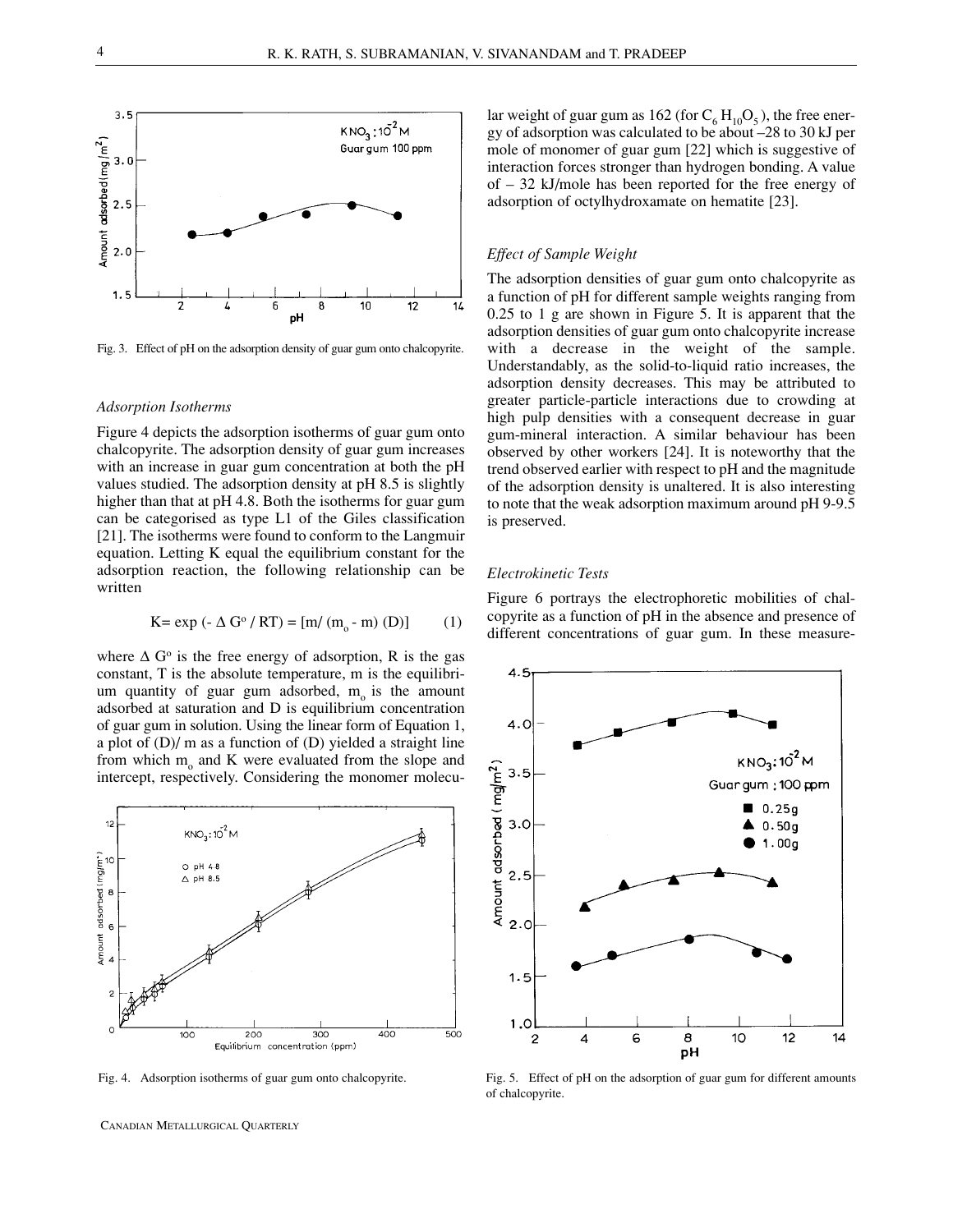

Fig. 6. Electrophoretic mobility of chalcopyrite as a function of pH in the absence and presence of different concentrations of guar gum.

ments  $10^{-3}$  M KNO<sub>3</sub> has been used as an indifferent electrolyte. It is evident from the figure that the electrophoretic mobility of chalcopyrite in the absence of guar gum becomes more negative from  $-0.3$  to  $-1.5$  ( $\mu$ m sec<sup>-1</sup>/volt cm<sup>-1</sup>) with an increase in pH from 3 to 9 and thereafter remains more or less constant in the high alkaline pH range. The isoelectric point (iep) of chalcopyrite is plausibly located below pH 3. Other researchers have also observed similar iep values for chalcopyrite [25-27]. The addition of different concentrations of guar gum in the range of 1 to 50 ppm correspondingly reduces the negative electrophoretic mobility values in proportion to its concentration (Figure 6) presumably without any shift in the iep value. Since guar gum appears merely to reduce the electrophoretic mobility in absolute magnitude under all the pH conditions studied, the primary effect of the large macromolecule seems to be to shift the slipping plane farther away from the interface. These results suggest that some conformational rearrangements of the macromolecule take place with increasing extension of the looping chain when its concentration is further increased. These observations are in consonance with the results of the effect of the adsorption of large nonionic molecules on the zeta potentials reported by many researchers [14, 28-31].

Polymeric depressants such as guar gum show a great capacity for hydrogen bonding with hydrated minerals in a colloidal system suggesting orientation of the non-polar part of the guar gum at the mineral surface. This will cause a reduction of the negative potentials thereby rendering the surface hydrophilic and resulting in depression [32]. This is confirmed by the flotation tests reported subsequently.

## *Flotation Tests*

The effect of pH on the floatability of chalcopyrite in the absence and presence of guar gum is shown in Figure 7. Potassium ethyl xanthate (PEX,  $10^{-3}$ M) was used as the collector. It is evident from the figure that the floatability of chalcopyrite remains independent of pH using xanthate collector in the absence of guar gum.

In the presence of 50 ppm guar gum, the flotation recovery of chalcopyrite at pH 4.5 reduces to about 65 per cent and drops steeply to below 20 per cent in the pH range of 7-12.

The effect of guar gum concentration on the flotation recovery of chalcopyrite is portrayed in Figure 8. The flotation tests were carried out at pH 8.5. With the addition of guar gum, the flotation recovery decreases from 90 per cent at 0.2 ppm to 18 per cent at 10 ppm concentration. Further addition of guar gum up to 100 ppm does not alter the flotation recovery.



Fig. 7. Effect of pH on the flotation recovery of chalcopyrite in the absence and presence of guar gum.



Fig. 8. Effect of guar gum concentration on the flotation recovery of chalcopyrite.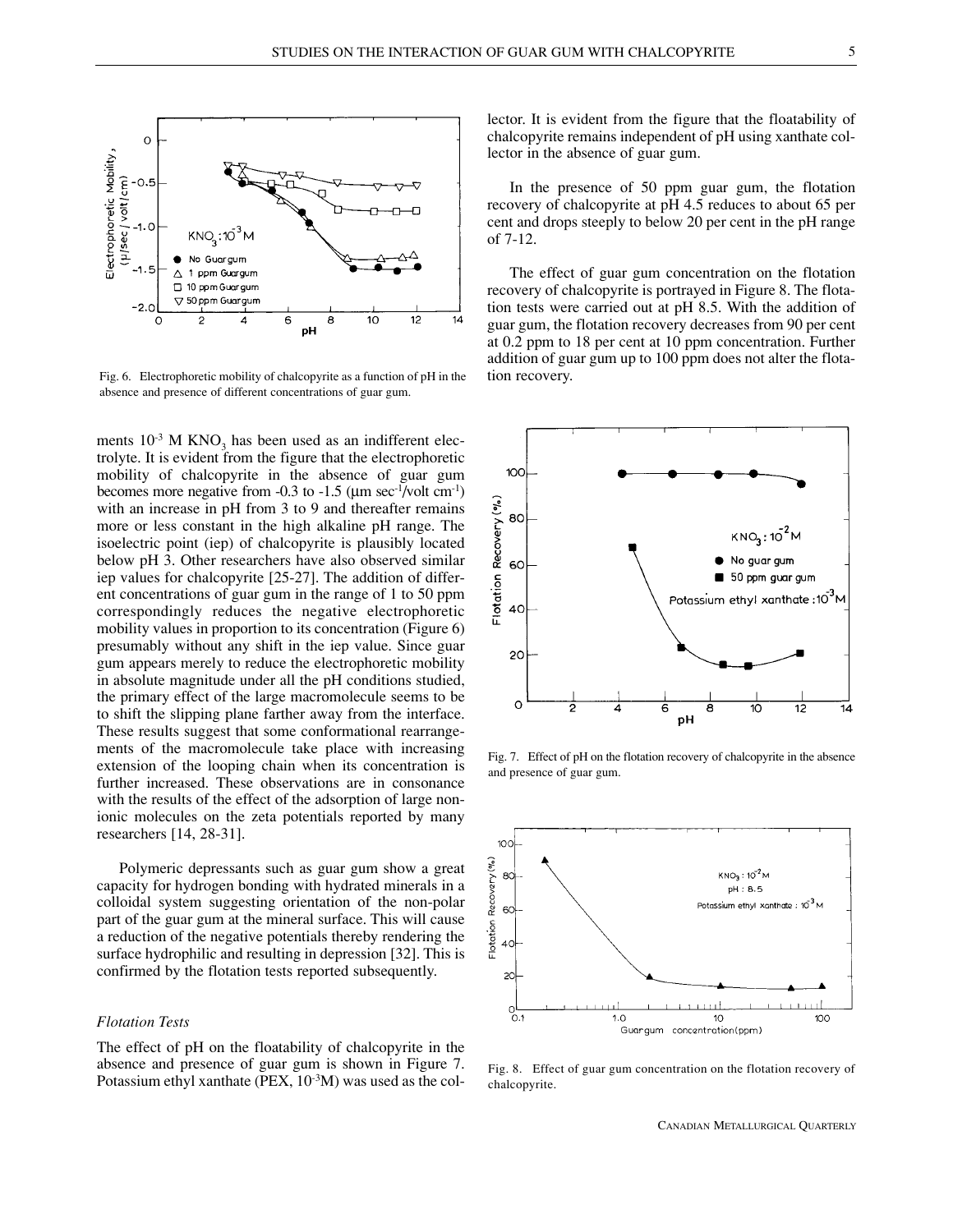#### *Depression Mechanisms*

It has been well described by Pugh [33] that the interaction forces involved in depressant action include electrostatic, dispersion and structural hydration forces associated with the adsorbed hydrophilic surface coating on the mineral surface. In the case of macromolecular depressant films where the molecules are associated with several hydrophilic groups, it has been suggested that the strong ion-dipole effects may impose a structure on the neighbouring water sufficient to repel an approaching air bubble or particle and prevent contact [33].

In order to examine the flotation depression mechanism, the nature of the interaction between guar gum and potassium ethyl xanthate collector was assessed by conducting co-adsorption experiments as a function of guar gum and xanthate concentrations in solution. The effect of the addition of xanthate on the adsorption of guar gum is depicted in Figure 9. It is evident that with an increase in the xanthate concentration the adsorption density of guar gum onto chalcopyrite is increased. The results obtained for xanthate adsorption on chalcopyrite as a function of guar gum concentration are portrayed in Figure 10. It is noteworthy that an increase of guar gum concentration enhances the adsorption of xanthate. This mutual enhancement of adsorption by guar gum and xanthate is suggestive of an association between them. Evidence for similar association between surfactants and starch has been reported and a non-polar type of bonding has been suggested with the surfactant molecules occupying a position inside the starch helix with their long axes parallel to the helix axis [34-37]. Such a mechanism with the xanthate held inside the guar gum can also explain the observed enhanced adsorption of xanthate at the chalcopyrite-solution interface in the presence of guar gum without rendering the chalcopyrite surface hydrophobic. Thus, the wrapping of xanthate by guar gum can explain the loss of hydrophobicity of the chalcopyrite surface leading to its depression.



Fig. 9. Adsorption density of guar gum onto chalcopyrite as a function of xanthate concentration.

CANADIAN METALLURGICAL QUARTERLY



Fig. 10. Adsorption density of xanthate onto chalcopyrite as a function of guar gum concentration.

## *Dissolution and Co-precipitation Tests*

The results of the dissolution tests carried out on chalcopyrite in the absence and presence of guar gum as a function of pH are depicted in Figure 11. It is apparent that the dissolution of Fe from chalcopyrite decreases steeply from about 3 ppm at pH 4.5 to 0.5 ppm at pH 5 and thereafter remains more or less constant in the pH range investigated both in the absence and presence of guar gum. The dissolution characteristics in the presence of guar gum are thus very similar to that in its absence.

With respect to the dissolution of Cu, it decreases sharply from pH 3.5 to 5 and thereafter increases with increase in pH in the absence of guar gum. A decrease in the Cu concentration is observed especially in the alkaline pH range in the presence of 100 ppm guar gum compared



Fig. 11. Dissolution of copper and iron from chalcopyrite as a function of pH both in the absence and presence of guar gum.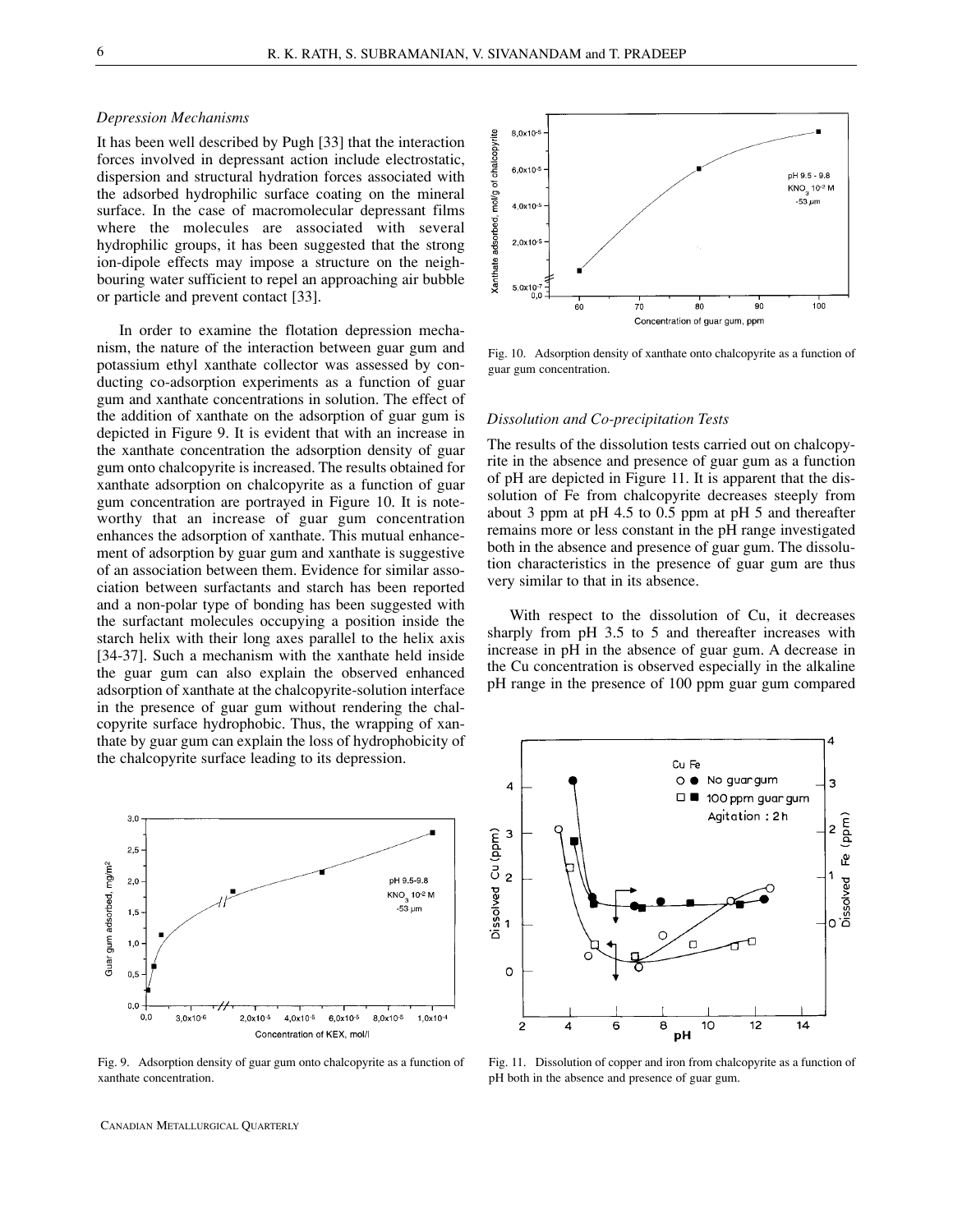to that observed in its absence. This decrease in Cu ion concentration attests to the chemical interaction of Cu species with guar gum in the bulk solution in the alkaline pH range.

Figure 12 depicts the results of the co-precipitation tests carried out with  $Cu(NO_3)_2$  and guar gum as a function of pH. It can be observed that, both in the absence and presence of guar gum, there is a slight decrease in the copper content in the pH range 3 to 5 followed by a steep decrease to about 5 ppm copper at pH 7 and thereafter it marginally decreases in the alkaline pH range. There is a significant decrease in the guar gum concentration from pH 5 to 9.5 wherein the decrease is maximum. The pH of maximum adsorption observed earlier at pH 9.5 coincides with the pH of maximum co-precipitation. The guar gum concentration remains unaffected in the absence of copper ions as a function pH.

The results of the co-precipitation tests carried out for Fe3+-guar gum system have been reported elsewhere [15]. Here also the chemical interaction of ferric hydroxy species with guar gum was confirmed. These findings are in good agreement with those observed for the interaction of these metal ions with dextrin [11].

#### *Solution Conductivity Tests*

The results of the solution conductivity measurements carried out on guar gum containing varying concentrations of cupric/ferric at different pH values are illustrated in Table I. It is evident from the results given in the table that in all cases negative deviations from the additive values of the conductances are observed. These results are indicative of



Fig. 12. Effect of pH on the residual concentration of guar gum and copper.

| Metal ion<br>$Cu2+/Fe3+$ - | Metal ion<br>concentration<br>(M) | pH  | Discrepancy<br>from the<br>additive values $(\%)$ |
|----------------------------|-----------------------------------|-----|---------------------------------------------------|
| $C_{11}^{2+}$              |                                   | 4.1 | $-2.48$                                           |
|                            | $10^{-2}$                         | 4.8 | $-1.52$                                           |
|                            |                                   | 5.7 | $-1.57$                                           |
|                            |                                   | 4.2 | $-15.73$                                          |
|                            | $10^{-3}$                         | 5.0 | -0.96                                             |

| Table I – Discrepancies from the Additive Values of   |  |
|-------------------------------------------------------|--|
| Conductivity for $Cu^{2+}/Fe^{3+}$ - Guar Gum System. |  |

|        |           | 6.2 | $-34.89$                                                                                                                 |
|--------|-----------|-----|--------------------------------------------------------------------------------------------------------------------------|
|        |           | 2.6 | $-11.39$                                                                                                                 |
|        | $10^{-2}$ | 2.8 | $-27.30$                                                                                                                 |
| $Fe3+$ |           | 3.0 | $-19.38$                                                                                                                 |
|        |           | 2.7 | $-1.94$                                                                                                                  |
|        | $10^{-3}$ | 3.5 | $-56.04$                                                                                                                 |
|        |           | 4.3 | $-48.74$                                                                                                                 |
|        |           |     | complexation between cupric or ferric ions and guar gum.<br>These findings reinforce the results of the co-precipitation |

riese findings reinforce the results of the co-precipitation tests.

# *FTIR Study of Chalcopyrite-Guar Gum System*

The FTIR spectrum of guar gum depicted in Figure13 displays the following characteristic wave numbers and their assignments are summarised in Table II.

The FTIR spectrum of chalcopyrite is shown in Figure 14. The broad band at  $3356 \text{ cm}^{-1}$  may be attributed to hydrogen bonded hydroxyl groups. The bands between 1094-1200 cm-1

**Table II – Characteristic IR Frequencies of Guar Gum**

| Wavenumber $(cm^{-1})$ | Characteristic group                                               |
|------------------------|--------------------------------------------------------------------|
| 3384                   | O-H stretching vibration                                           |
| 2924                   | C-H stretching of CH <sub>2</sub> group                            |
| 1657                   | ring stretching                                                    |
| 1350, 1414, 1450       | symmetrical deformations of CH <sub>2</sub><br>group               |
| 1155, 1078             | C-OH and primary alcoholic<br>-CH <sub>2</sub> OH stretching mode  |
| 1021                   | $-CH2$ twisting vibration                                          |
| 871                    | galactose and mannose                                              |
| 930, 770               | $(1-4)$ , $(1-6)$ linkage of galactose<br>and mannose respectively |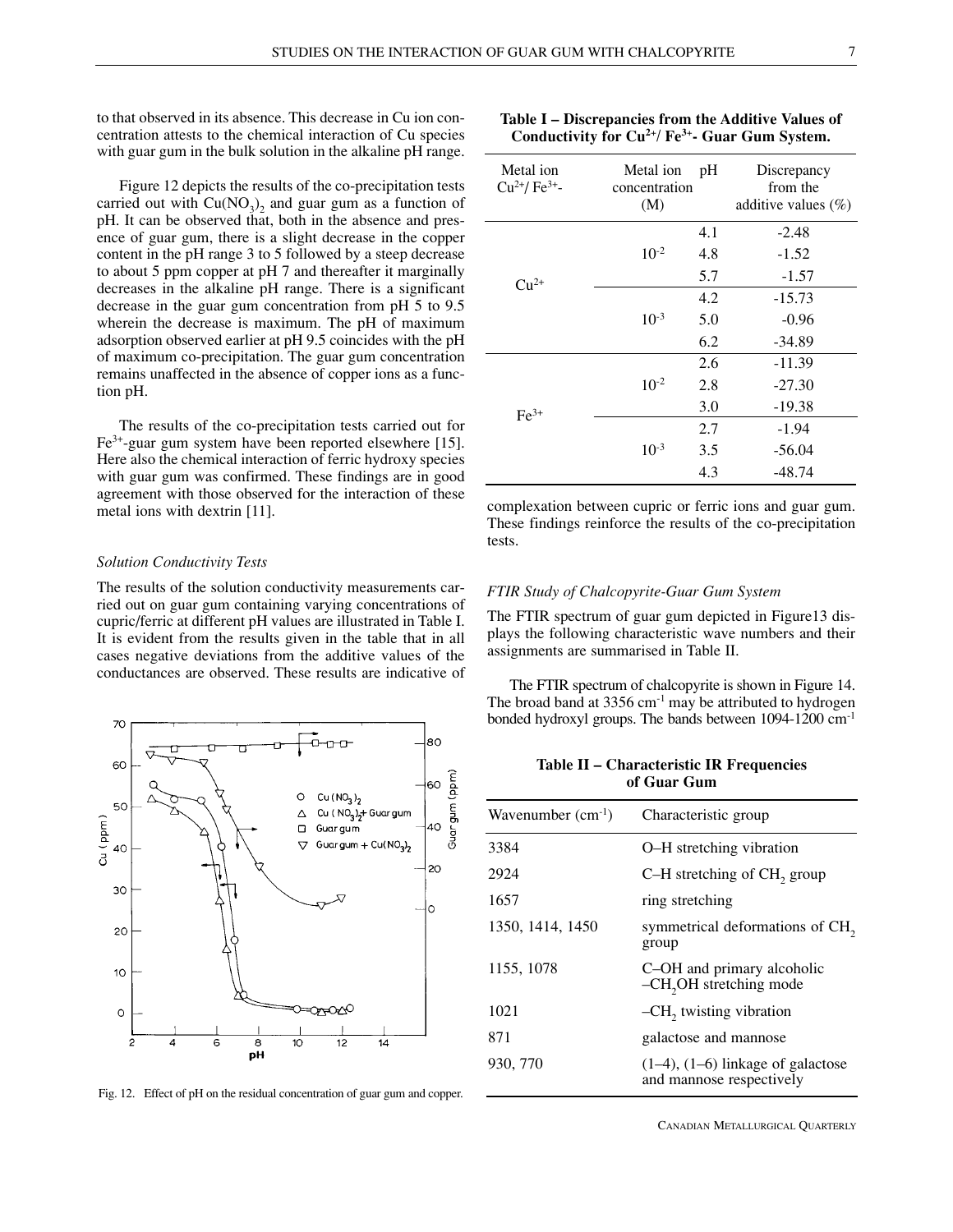

Fig. 13. FTIR spectrum of guar gum.



The FTIR spectrum of chalcopyrite containing adsorbed guar gum is also portrayed in Figure 14. The band centered at 3356 cm-1 due to hydroxyl stretching vibrations is broadened after interaction with guar gum. The characteristic peaks at  $1094.5$  and  $1009.2$  cm<sup>-1</sup> are slightly enhanced in intensity and appear at 1091 and 1013 cm-1 after adsorption. Additionally, the weak bands in the region 1150 and  $1200 \text{ cm}^{-1}$  in the case of chalcopyrite are merged into a sharp peak after adsorption which is observed at 1204 cm<sup>-1</sup>. A distinct shoulder is observed at  $\sim$ 930 cm<sup>-1</sup> attributed to ring stretching and it has diminished in intensity consequent to chemical interaction. Similarly, the band at  $770 \text{ cm}^{-1}$  due to ring deformation is also significantly reduced after interaction. It has been reported that the intensities of these bands are strongly influenced by substitution on the hydroxyl groups [11].



Fig. 14. FTIR spectra of chalcopyrite both in the absence and presence of guar gum.

CANADIAN METALLURGICAL QUARTERLY

Figure 15 depicts the FTIR spectrum of  $Cu(OH)$ <sub>2</sub> precipitate. A broad band centered around 3320 cm-1 is observed which may be attributed to hydrogen bonded hydroxyl groups. An intense band is observed around 1382  $cm^{-1}$  which may be assigned to Cu–OH bond [38]. The spectrum obtained after interaction with guar gum is also shown in Figure 15. A comparison of this spectrum with that obtained for  $Cu(OH)$ <sub>2</sub> reveals that the band centered at 3320 cm<sup>-1</sup> is significantly reduced in intensity and is further broadened suggestive of interaction with guar gum. The typical hydroxide peak at  $1382 \text{ cm}^{-1}$  is also observed in the case of the guar gum interacted sample but with a sharper intensity. It is noteworthy that the characteristic peaks of guar gum are absent due to complexation.

The spectral changes manifested after adsorption of guar gum onto chalcopyrite and copper hydroxide reveal that hydrogen bonding and chemical forces are involved in the adsorption process.



Fig. 15. FTIR spectra of copper hydroxide both in the absence and presence of guar gum.

#### *XPS Studies*

The Cu 2p region in the chalcopyrite sample is shown in Figure 16(a). Cu 2p binding energy (B.E.) occurs at 932 and 953.1 eV corresponding to  $2p_{3/2}$  and  $2p_{1/2}$ , respectively. The position and peak separation are characteristic of a divalent Cu [39]. Upon interaction with guar gum (Figure 16a), the intensities of Cu 2p are reduced significantly and a slight shift in the B.E. to higher values for both  $2p_{3/2}$  and  $2p_{1/2}$  is observed. This clearly reveals that Cu(II) is involved in the interaction with guar gum.

The Fe 2p region in this sample is shown in Figure 16(b). The Fe  $2p_{3/2}$  and  $2p_{1/2}$  occur at 710.5 and 725.3 eV B.E., respectively. Upon interaction, there is a slight change in the Fe 2p B.E. values, though the intensities are more or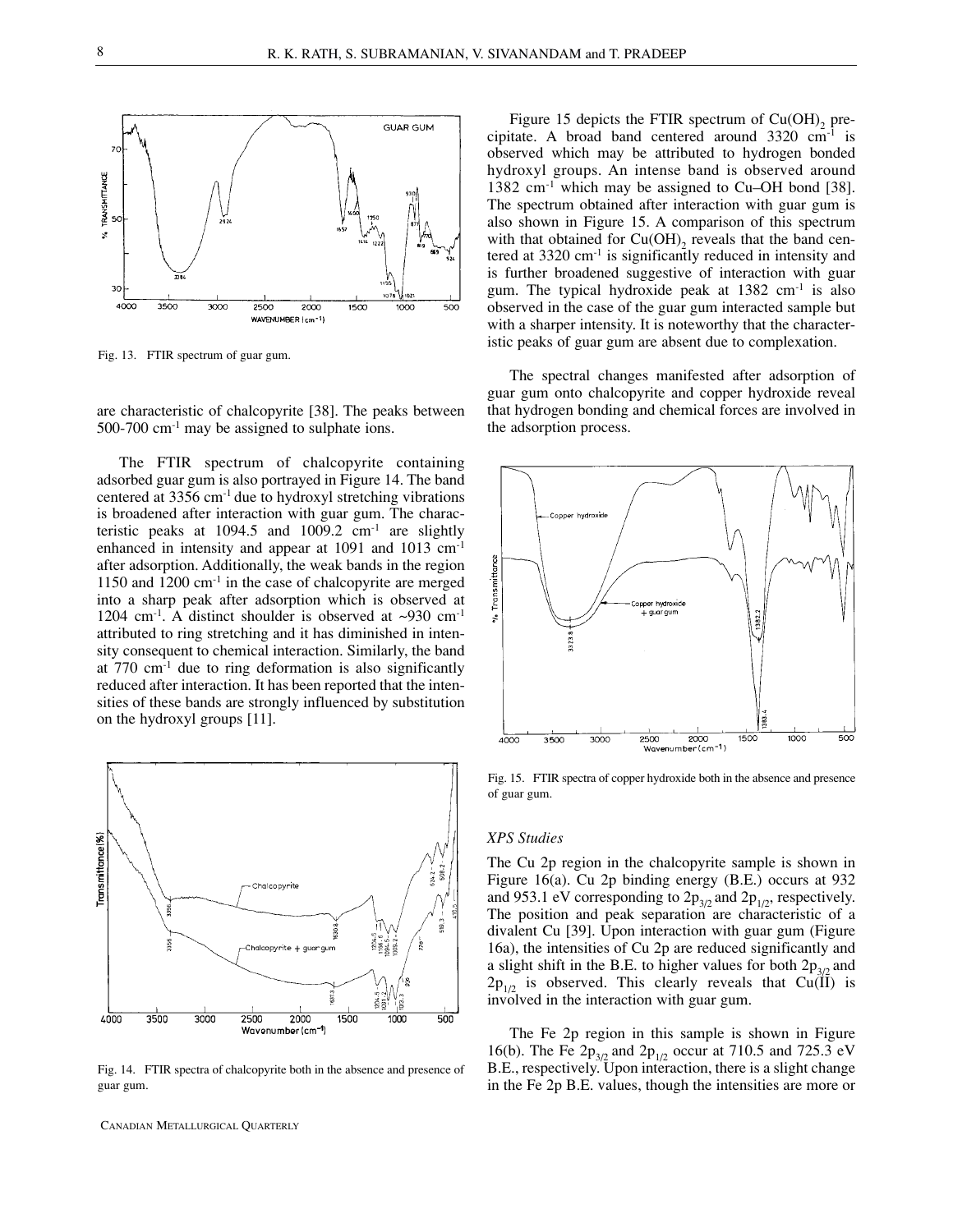

Fig. 16. Cu 2p and Fe 2p X ray photoelectron spectra of chalcopyrite in the absence and presence of guar gum.

less unaltered. This shows that the interaction of guar gum with Fe is not pronounced.

The XPS spectra of the S 2p region of chalcopyrite and that obtained after treatment with guar gum are depicted in Figure 17(a). The peak at 164.2 eV B.E. is attributed to bulk S– , whereas the peak at 171 eV B.E. arises due to sulphate as a result of partial oxidation of chalcopyrite. In the presence of guar gum, the sulphide intensity is appreciably reduced and there is a small shift in the B.E. values indicative of chemical interaction.

The O 1s region in the free chalcopyrite sample (Figure 17(b)) occurs at 530 eV B.E. due to partial surface oxidation. Consequent to interaction with guar gum, a feeble shift in the binding energy value is observed. The C 1s region in the chalcopyrite sample may be traced to carbon impurity due to charging (Figure 17(c)). However, after adsorption there is a significant shift in the B.E. value arising from the 'C' of guar gum. The C 1s region in guar gum is found to occur at 283.3 eV B.E.

The changes observed in the intensities of Cu (2p), S (2p) and C (1s) regions as well as the B.E. values provide



Fig. 17. S 2p , O 1s and C 1s X ray photoelectron spectra of chalcopyrite in the absence and presence of guar gum.

evidence in support of chemical interaction between chalcopyrite and guar gum.

#### *Adsorption Mechanisms*

On the basis of the results of the various investigations carried out both at the solid-solution interface and in the bulk solution, the following facts emerge: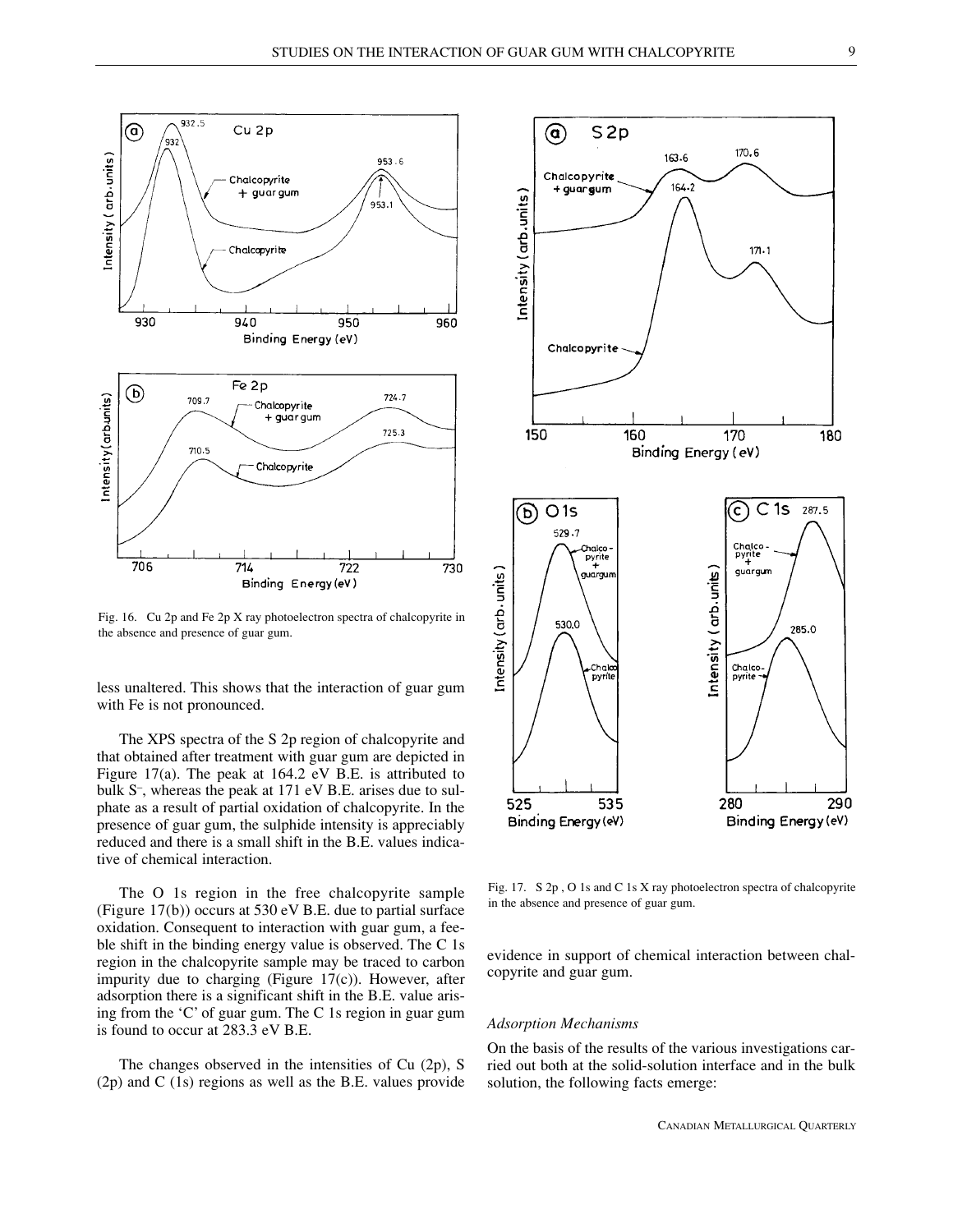1. Adsorption density measurements reveal that a weak adsorption maximum is observed around pH 9.5.

2. Co-precipitation tests also indicate that the pH of maximum interaction between guar gum and copper species is around pH 9-9.5.

3. Microflotation experiments show good depression in the pH range 8-10 corroborating the adsorption data.

These findings are in good agreement with those published by Laskowski and co-workers [9-14] for the interaction of dextrin with several systems. The isoelectric point of copper hydroxy species has been reported in the range of pH 9-9.5 [40]. Thus, a good correlation is observed between the maximum adsorption density, optimum coprecipitation and the isoelectric point of the corresponding hydroxide in line with that reported earlier for dextrin adsoption [11]. The primary adsorption mechanism involves the chemical interaction between the hydroxyl groups of guar gum with the hydroxylated chalcopyrite surface as originally postulated [11]. Thus, the interaction mechanisms of guar gum with chalcopyrite can be summarised as follows:

*The dissolution of the mineral releases metal ions which could form neutral or charged complexes depending upon the pH of the medium. The hydroxo complexes could react with guar gum both at the hydroxylated mineral surface as well as in the bulk solution, chiefly by chemical interaction, apart from hydrogen bonding.*

### **CONCLUSIONS**

The major conclusions of this study are enumerated below:

1. Studies on adsorption kinetics using guar gum indicate that equilibration is attained within an hour for chalcopyrite. A feeble adsorption maximum is observed at pH 9.5.

2. The adsorption isotherms of guar gum exhibit Langmuirian behaviour for both pH values studied and the isotherms correspond to L1 type of the Giles classification.

3. Electrokinetic experiments show a decrease in the electrophoretic mobilities in proportion to the added guar gum concentration.

4. Flotation results indicate that guar gum depresses chalcopyrite in keeping with the adsorption data.

5. Dissolution tests indicate release of copper and iron ions from the mineral surface.

6. Conductivity and co-precipitation tests confirm metal ion-guar gum complex formation in the bulk solution.

7. FTIR and XPS studies provide evidence in support of the interaction mechanisms proposed.

# **ACKNOWLEDGEMENTS**

The authors are thankful to the Head of the Regional Sophisticated Instrumentation Centre, Chennai for extending the XPS facilities for this investigation. Dr. R. K. Rath expresses his gratitude to the Indian Institute of Science, Bangalore for the grant of a research associateship.

#### **REFERENCES**

- 1. D.R. Nagaraj, S.S. Wang, P.V. Avotins and E. Dowling, *Trans. IMM- Minerals Processing and Extractive Metallurgy: Section C*. Vol. 95, p. 17 (1986).
- 2. V.V. Dolivo-Dobrovolski and T.A. Rogachevskaya, *Obogashch. Rud*. Vol. 1, p. 30 (1957); 53:11135.
- 3. J.R. Schnarr, *Milling Practice in Canada. CIM Spec*. Vol. 16, p. 158 (1978).
- 4. W. Allen and R.D. Bourke, *Milling Practice in Canada. CIM Spec*. Vol. 16, p. 175 (1978).
- 5. K.G. Bakinov, I.I. Vaneev, S.R. Gorlovsky, V.I. Eropkin, R.V. Zashinkin and A. S. Koniv, *7 th Int. Miner. Process. Congr.* Gordon and Breach, New York, NY, 227 (1964).
- 6. M.K. Rhodes, *13th Int. Miner. Process. Congr*. Warsaw, Poland, (1981).
- 7. S.I. Gorlovsky, O.S. Bogdanow (ed.), *Flotation Reagents Research*, p. 157 (1965).
- 8. R. Jin, W.B. Hu and S. Meng, *Preprint AIME/SME Annual Meeting*. Denver, p. 7 (1987).
- 9. Q. Liu and J.S. Laskowski, *Int. J. Miner. Process*. Vol. 26, p. 297 (1989).
- 10. Q. Liu and J.S. Laskowski, *Int. J. Miner. Process*. Vol. 27, p. 147 (1989).
- 11. Q. Liu and J.S. Laskowski, *J. Colloid Interface Sci*. Vol. 130, p. 101 (1989).
- 12. J.S. Laskowski, Q. Liu and N.J. Bolin, *Int. J. Miner. Process*. Vol. 33, p. 223 (1991).
- 13. Q. Liu, J.S. Laskowski, Y. Li and D. Wang, *Int. J. Miner. Process*. Vol. 42, p. 251 (1994).
- 14. G.A. Nyamekye and J.S. Laskowski, *J. Colloid Interface Sci*. Vol. 157, p. 160 (1993).
- 15. R.K. Rath and S. Subramanian, *Minerals Engineering*. Vol. 10, p. 1405 (1997).